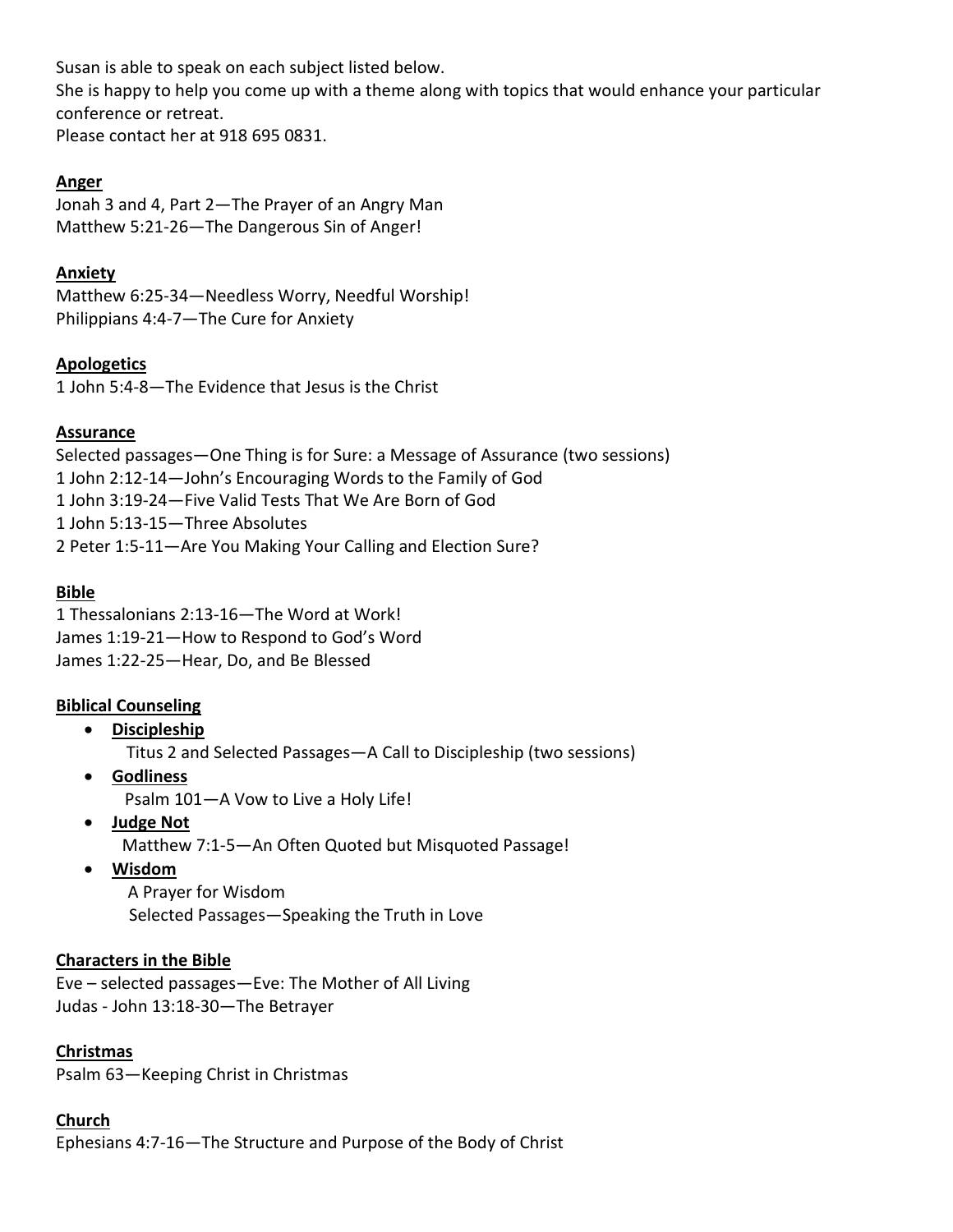Colossians 1:3-8—Commendations to the Church at Colossae Colossians 1:9-11—Paul's Petitions for the Church at Colossae 1 Thessalonians 1:2-4—Paul's Thankful Heart for the Church at Thessalonica

# **Contentment**

Matthew 5:21-26—The Dangerous Sin of Anger! Matthew 6:25-34—Needless Worry, Needful Worship! Philippians 4:10-13—Four Keys to Contentment

## **Discipleship**

Titus 2 and Selected Passages—A Call to Discipleship (two sessions) 1 Timothy 1:1,2—The Beginning of a Letter from a Father to a Son 1 Timothy 5:1,2—How to Reprove Those in the Family of God

## **Eschatology (or end times)**

1 Thessalonians 4:13-18—Don't Be Ignorant Regarding the Rapture 1 Thessalonians 5:1-5—The Day of The Lord is Coming 1 Thessalonians 5:6-11—How Shall We Then Live 1 Peter 4:1-6—The Past, the Present, and the Future Life of a Believer 1 Peter 4:7-8—How to Occupy Till HE Comes! 1 Peter 5:10-14—A Hopeful End! 1 John 2:28-3:3—Living inLight of Christ's return 2 Peter 3:1-7—Have You Willfully Forgotten, or Will You Willingly Remember? 2 Peter 3:8-10—Remembering the Attributes of God as it Pertains to End Times 2 Peter 3:11-16—How Should We Live in View of the End of the World?

## **Evangelism (or witnessing)**

Matthew 7:6—Stop Giving Out Truth Matthew 10—Overcoming Fear in Evangelism Colossians 4:2-6—Three Essentials in Evangelism 1 Thessalonians 4:9-12—Living Christianity in Front of the Unbeliever 1 Peter 3:13-17—Six Keys to Being an Effective Witness

# **Faith**

1 Timothy 3:14-16—Six Non-Negotiable Fundamentals of the Faith James 2:21-26—Abraham and Rahab: Examples of Living Faith

# **False Teachers (or heresy)**

Matthew 7:15-20—Jesus's Warning Regarding False Teachers! Colossians 2:1-7—Requests and Recommendations for Those Caught up in Heresy Colossians 2:16-19—Two "Ism's" to Avoid Colossians 2:20-23—Warning Against Asceticism Philippians 3:1-3—Rejoice and Beware 1 Timothy 4:1-5—Are You Being Deceived by Doctrines of Demons or do you Believe and Know the Truth? 1 Timothy 6:3-5—Eleven Evil Characteristics of False Teachers! 1 Timothy 6:20, 21—Guarding the Truth with God's Grace Titus 1:10-13—Purity in Doctrine 1 John 2:18-22—The Character of Antichrist 1 John 4:1-6—Discerning Truth from Error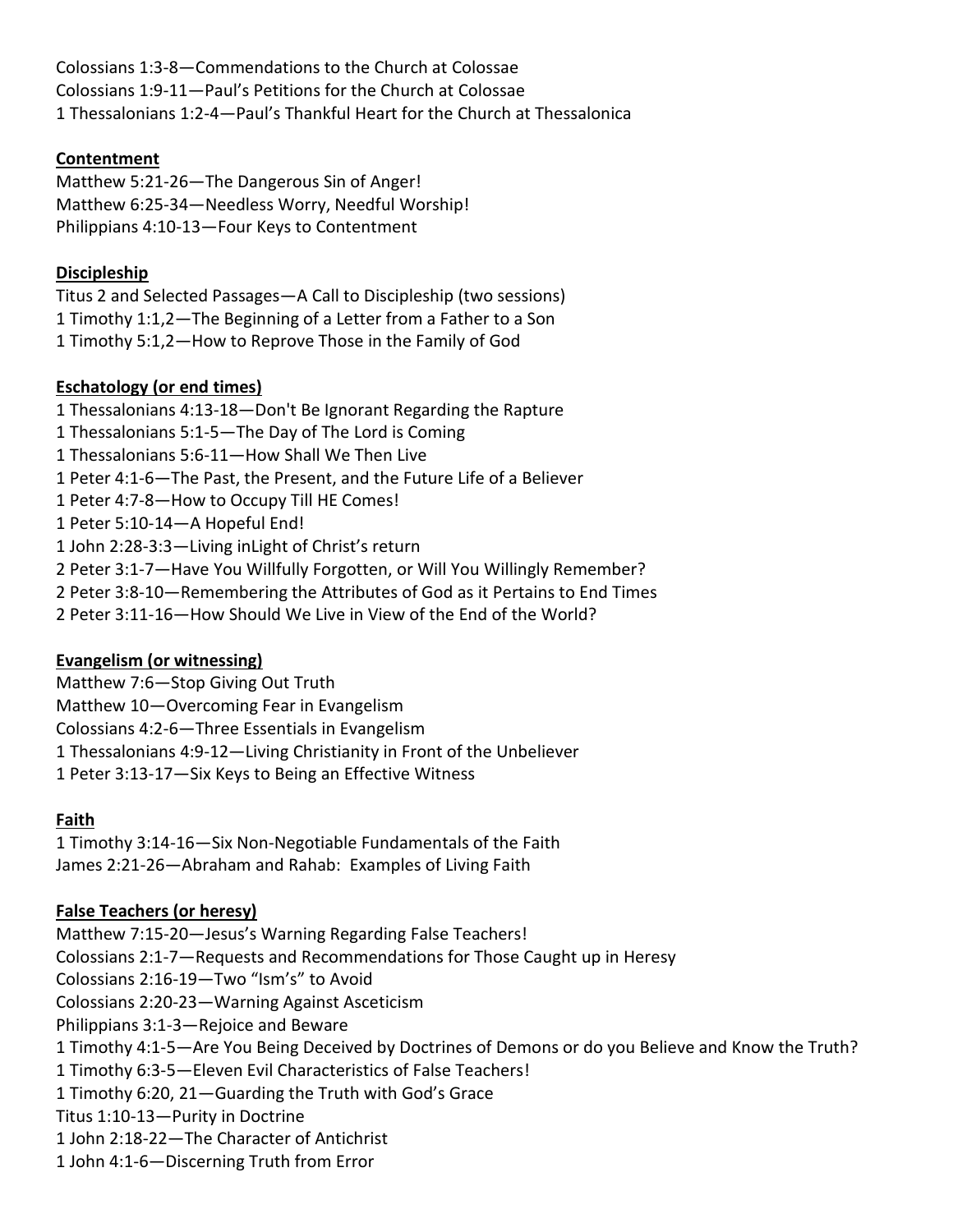2 Peter 1:5-11—Are You Making Your Calling and Election Sure? 2 Peter 1:12-18—Are You Established in the Truth or Entrenched in Tales? 2 Peter 1:19-21—Are We Paying Attention to the Inspired Word of God? 2 Peter 2:1-3—Dangerous, Deceptive Doctrines which Leads to Denial of Despot and Destruction 2 Peter 2:4-9—Some Sobering Examples and Striking Encouragements 2 Peter 2:10-17—The Descriptions and Depravity of False Teachers 2 Peter 2:18-22—The Dishonesty and Devastation of False Teachers

#### **Fasting**

Selected Passages from the Old and New Testament—A Look at Fasting and Prayer (Two Sessions) Matthew 6:16-18—The Forgotten Discipline of Fasting

### **Forgiveness**

Psalm 51—A Cry for God's Mercy Psalm 103—The Blessings of Sins Forgiven!

### **Friendship**

John 15:12-17—What a Friend We Have in Jesus! Philippians 2:19-24—What is Biblical Friendship? (Part 1 Paul and Timothy) Philippians 2:25-30—Biblical Friendship (Part 2) Titus 3:12-15—Purity in Relationships

### **God (His attributes)**

Psalm 29—Do You Hear God's Voice in the Storm Psalm 136—His Mercy Endures Forever Psalm 145—A Psalm of Praise for the Attributes of God John 13:31-35—The Glory of God as Seen in His Son and Children John 14:7-12—Jesus and the Father Are One 1 John 4:7-12—How Deep the Father's Love for Us

## **Godliness (or Christian living or holiness)**

Selected Scriptures—Disciplining Yourself in the Word and Prayer Psalm 1—The Godly Man Contrasted with the Ungodly Man Psalm 63—Thirsting for God in the Wilderness Psalm 101—A Vow to Live a Holy Life! Psalm 116—The Cure for a Cold Heart! Matthew 5:1-6—Part 1 The Beloved Blessed Beatitudes Matthew 5:7-12—Part 2 The Beloved Blessed Beatitudes Matthew 5:13-16—The Christian's Impact on the World Matthew 5:17-20—Christ and His Followers Relationship to the Law Matthew 5:21-26—The Dangerous Sin of Anger! Matthew 5:27-32—Passion or Purity? Matthew 5:43-48—Mandates and Motivations for Loving Our Enemies Matthew 6:1-4—The Contrasted Life of Holiness and Hypocrisy Ephesians 4:1-6—The Believer's Conduct in Light of Their Calling Ephesians 4:30-32—Are you Grieving the Spirit or Walking in the Spirit Ephesians 5:1-7—Imitators of God or Partakers of Sin? Ephesians 5:8-14—How to Walk as Children of Light! Ephesians 5:15-20—The Wise Man in Contrast with the Foolish Man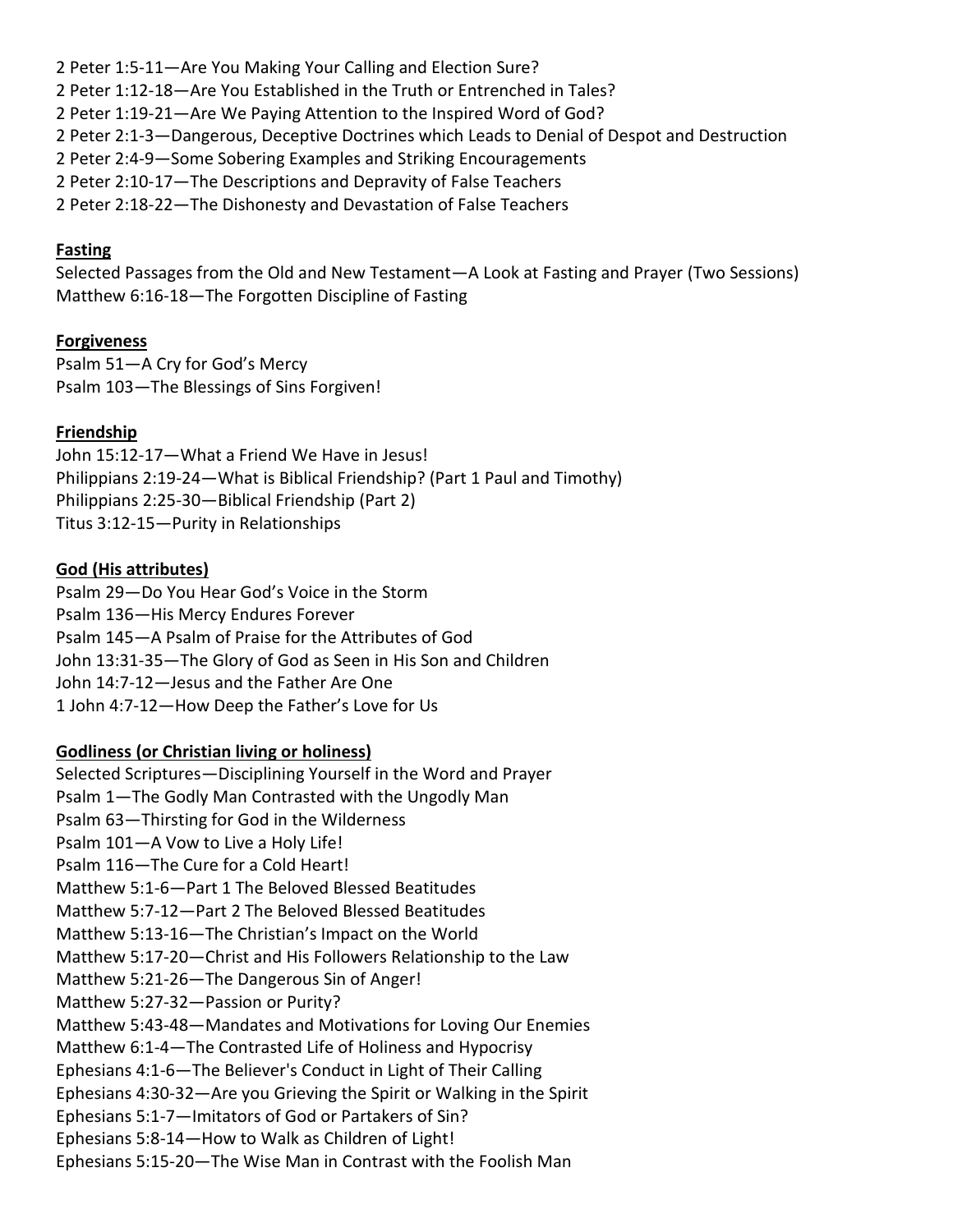Philippians 1:6-8—The Key to Confident Living Philippians 1:19-21—A Faith to Live For and to Die For Philippians 1:22-26—Paul's Dilemma - To Live or Die? Philippians 3:15-19—Who Are You Following? Philippians 3:20-21—What Are You Waiting For? Colossians 3:1-4—Where Is *Your* Affection? Colossians 3:12-14—What Will You Wear Today? Colossians 3:15-17—Five Commands for the New Woman 1 Thessalonians 5:16-22—Eight Essential Commands for a Healthy Christian 1 Timothy 4:6-11—Five Things You Must do to Get in Shape! 1 Timothy 4:12-16—Eight Excellent Mandates for Young Timothy (and you too!) Titus 2:9-15—Purity in Honoring God James 1:26-27—The Test of True Religion James 2:14-20—Test of Good Works 1 Peter 1:13-16—The Call to Holy Living 1 Peter 3:10-12—Five Keys to Loving Life 1 John 1:5-7—Are You Walking in the Light? 1 John 1:8-2:2—What is your Attitude Toward Sin? 1 John 2:3-6—Does Your Talk Match Your Walk? 2 Peter 3:17-18—Final Exhortation and Final Encouragement to Remember

#### **Gospel**

1 Thessalonians 1:5-10—The Amazing Gospel 1 John 4:13-18—Three Spectacular Gifts for God's Children 1 John 5:9-12—Receive the Son and Live; Reject the Son and Die! The Liberating Gospel—A Call to Salvation

#### **Government**

1 Timothy 2:1-8—Godly Incentives to Pray for Our Leaders 1 Peter 2:13-17—The Christians' Response to Government

## **Holy Living**

Matthew 5:1-6—Part 1 The Beloved Blessed Beatitudes Matthew 5:7-12—Part 2 The Beloved Blessed Beatitudes Matthew 5:13-16—The Christian's Impact on the World Matthew 5:17-20—Christ and His Followers Relationship to the Law Matthew 5:21-26—The Dangerous Sin of Anger! Matthew 5:27-32—Passion or Purity? Matthew 5:33-37—Truth or Consequences! Matthew 6:1-4—The Contrasted Life of Holiness and Hypocrisy Matthew 7:12—Living Out the Golden Rule John 15:1-6—The Vine and the Branches: Are you Producing Fruit? John 15:7-11—The Blessings of Abiding Titus 2:1-2—Purity in Older Men Titus 2:6-8—Purity in Younger Men Titus 2:9-15—Purity in Honoring God Titus 3:1-7—Purity in Conduct 2 Peter 1:5-11—Are You Making Your Calling and Election Sure?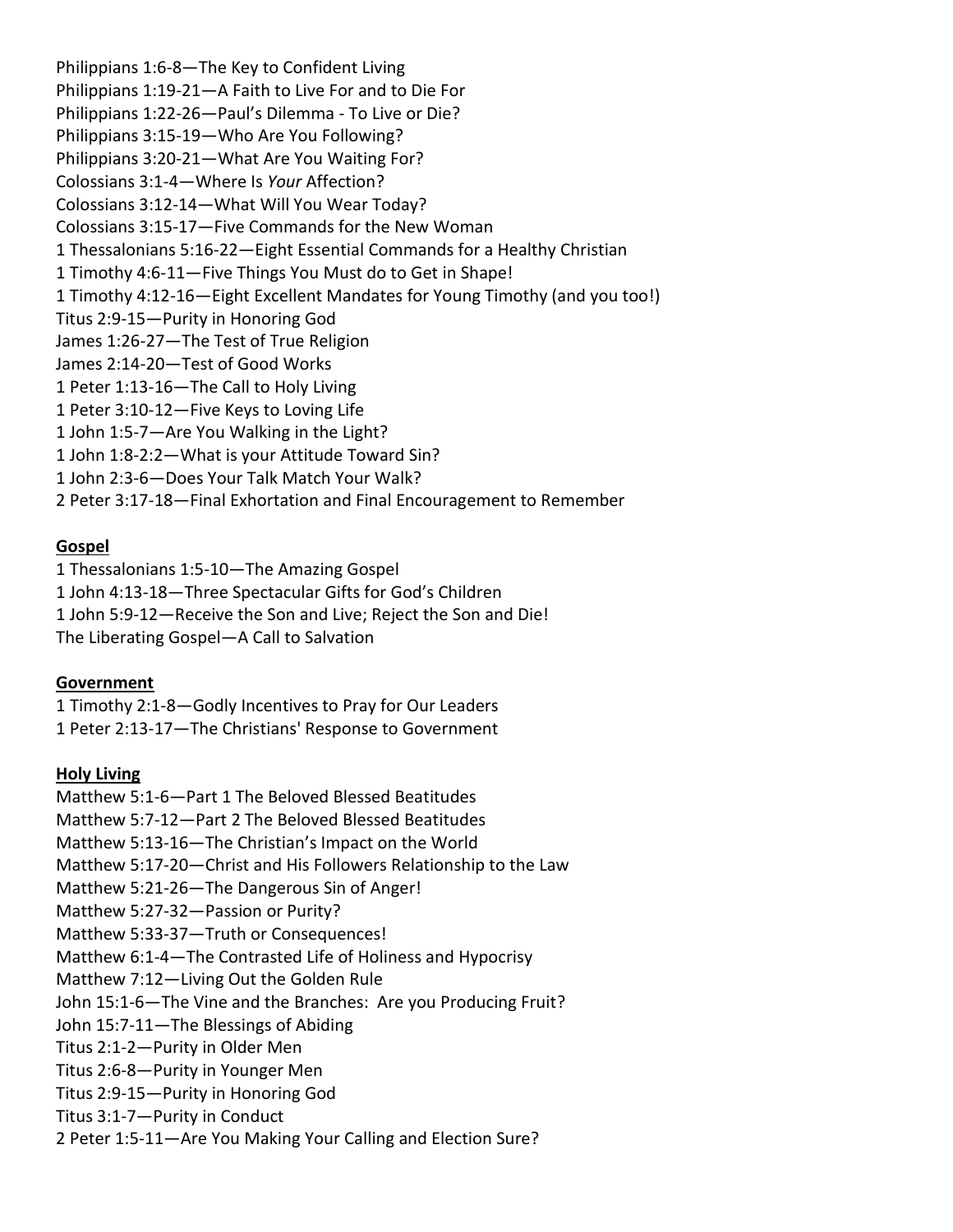#### **Holy Spirit**

John 14:15-18—The Promise of the Spirit John 15:22-27—The Three Witnesses John 16:5-11—The Threefold Work of the Spirit to the World John 16:12-15—The Spirit's Ministry to the Eleven Ephesians 4:30-32—Are you Grieving the Spirit or Walking in the Spirit

### **Humility**

Matthew 5:38-42—Have We No Rights? Philippians 2:1-4—An Exhortation to Meekness and Unity Philippians 2:5-8—The Example of Humility as Seen In Christ

### **Jesus Christ**

Psalm 118—The Prayer Before the Cross John 13:1-5—"Having Loved", He Loves Again! John 14:7-12—Jesus and the Father Are One John 15:12-17—What a Friend We Have in Jesus! Ephesians 1:3-9—The Believer's Blessings in Christ (Part 1) Ephesians 1:10-14—The Believer's Blessings in Christ (Part 2) Philippians 2:9-11—The Exalted Christ! Colossians 1:15-19—Who is the LORD? Colossians 2:8-15—Are we Complete in Christ Alone? 1 Timothy 6:13-16—Ten Things You Need to Know Today! 1 Peter 2:4-8—Is Jesus Precious or Offensive to You? 1 Peter 2:18-25—Christ, The Supreme Example in Suffering 1 John 5:4-8—The Evidence that Jesus is the Christ

## **Joy**

1 Thessalonians 2:17-20—Paul's Joy in Paul's Absence 1 John 1:1-4—Facts, Fellowship and Fullness of Joy

#### **Judge Not!**

Matthew 7:1-5—An Often Quoted but Misquoted Passage!

#### **Law**

Matthew 5:17-20—Christ and His Followers Relationship to the Law James 2:6-13—Fulfilling the Royal Law 1 Timothy 1:3-11—What Good is the Law Anyway?

## **Legalism (and asceticism)**

Colossians 2:16-19—Two ism's to Avoid Colossians 2:20-23—Warning Against Asceticism

#### **Love**

Matthew 5:43-48—Mandates and Motivations for Loving Our Enemies James 2:1-5—Test of Brotherly Love James 2:6-13—Fulfilling the Royal Law James 2:14-20—Test of Good Works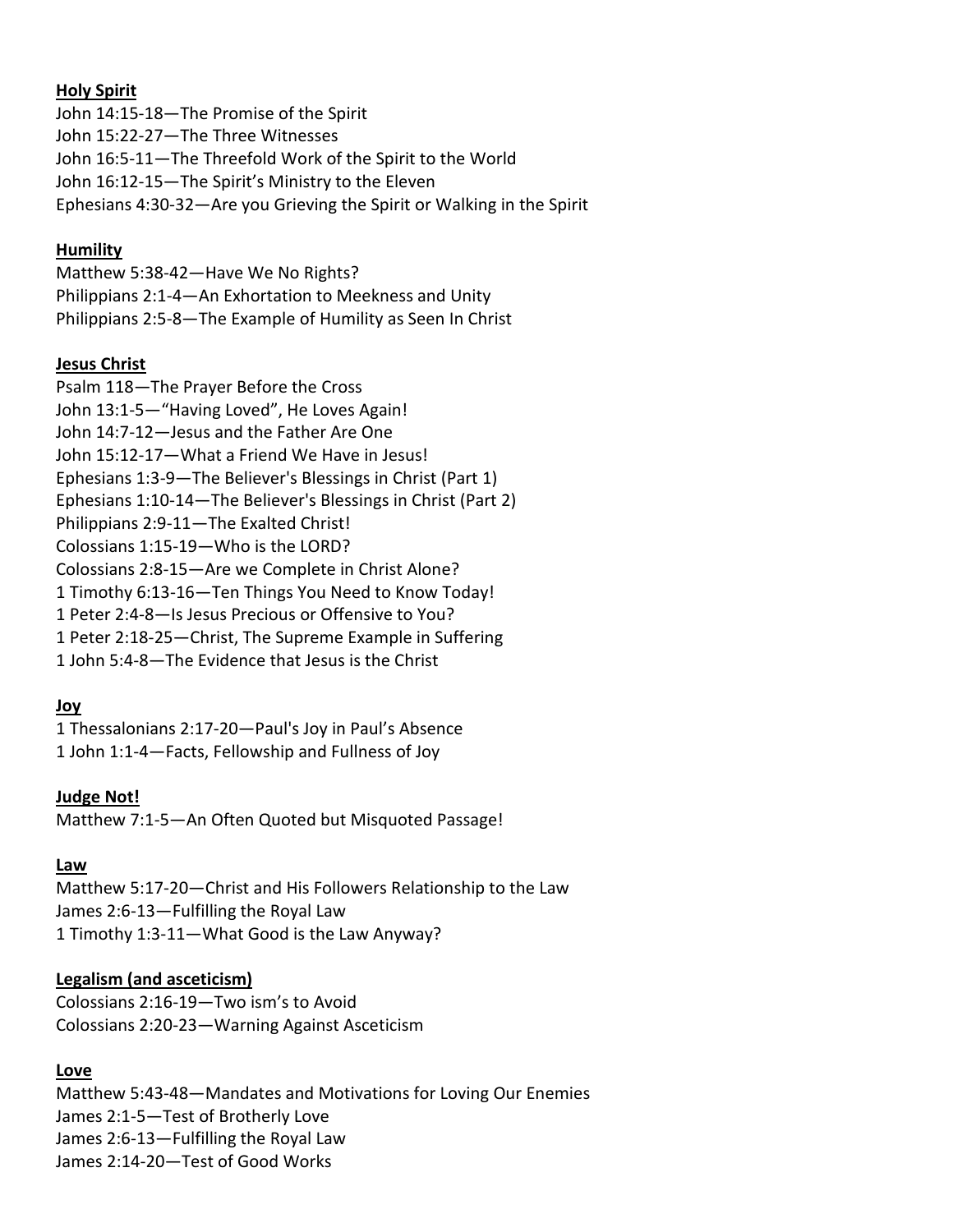1 Peter 1:22-25—Genuine Believers Possess Genuine Love for Others 1 John 2:7-11—Do you Love Your Brother? 1 John 3:13-18—Is Your Life Characterized by Love or Hate? 1 John 4:19-21—Loving Others by Loving God

### **Marriage and Family Relationships**

1 Samuel 1:1-28, Part 1 The Heart of Hannah as Revealed Through Her Prayers 1 Samuel 2:1-11, Part 2 The Heart of Hannah as Revealed Through Her Prayers Psalm 127-128—The Seven Fold Blessing Matthew 5:27-32—Passion or Purity? Ephesians 5:21-33—What Does a Spirit Filled Marriage Look Like? Ephesians 6:1-4—Parenting God's Way! Colossians 3:18—Me Obey Him? Colossians 3:19-21—Virtuous Living in the Home Titus 2—Passing on Godliness to our Children 1 Peter 3:1-6—What Does a Beautiful Women Look Like? 1 Peter 3:7-9—The Rest of the Story!

## **Mind (thinking, thoughts)**

Philippians 4:8-9—What Are You Thinking? Titus 1:14-16—Purity in Conscience

## **Money**

Matthew 6:19-24—Do You Know Where Your Treasure Is? James 1:9-11—Rich Man Poor Man James 5:1-6—Warnings to the Rich 1 Timothy 6:6-10—Lovers of God or Lovers of Gold? 1 Timothy 6:17-19—Four Commands for the Rich

#### **Obedience**

Jonah 1 and 2, Part 1—The Prayer of a Disobedient Man (Part 2 is under ANGER) Matthew 5:17-20—Christ and His Followers Relationship to the Law Matthew 7:24-29—Wise Man, Foolish Man: Which are You? James 1:22-25—Hear, Do and be Blessed

#### **Pastoral Ministry (or shepherding or leadership)**

Colossians 1:24-29—The Call to and Cost of Ministry Colossians 4:7-11—Paul's Partners in Ministry – Part 1 Colossians 4:12-14—Paul's Partners in Ministry – Part 2 1 Thessalonians 2:1-6—Paul's Exemplary Model of What Not to do in Ministry 1 Thessalonians 2:7-9—The Maternal Ministry of the Apostle Paul 1 Thessalonians 2:10-12—The Paternal Ministry of the Apostle Paul 1 Thessalonians 3:1-5—Paul's Pastoral Concern for the Church at Thessalonica 1 Thessalonians 3:6-10—Paul's Passion to See the Thessalonians 1 Thessalonians 5:12-13—The Responsibilities of the Shepherd and the Sheep 1 Thessalonians 5:14-15—The Responsibilities of the Sheep to the Sheep 1 Timothy 3:1-7—Is Your Pastor Qualified According to His Boss? 1 Timothy 3:8-13—The Seven Determining Qualities of a Deacon 1 Timothy 4:12-16—Eight Excellent Mandates for Young Timothy (and you too!)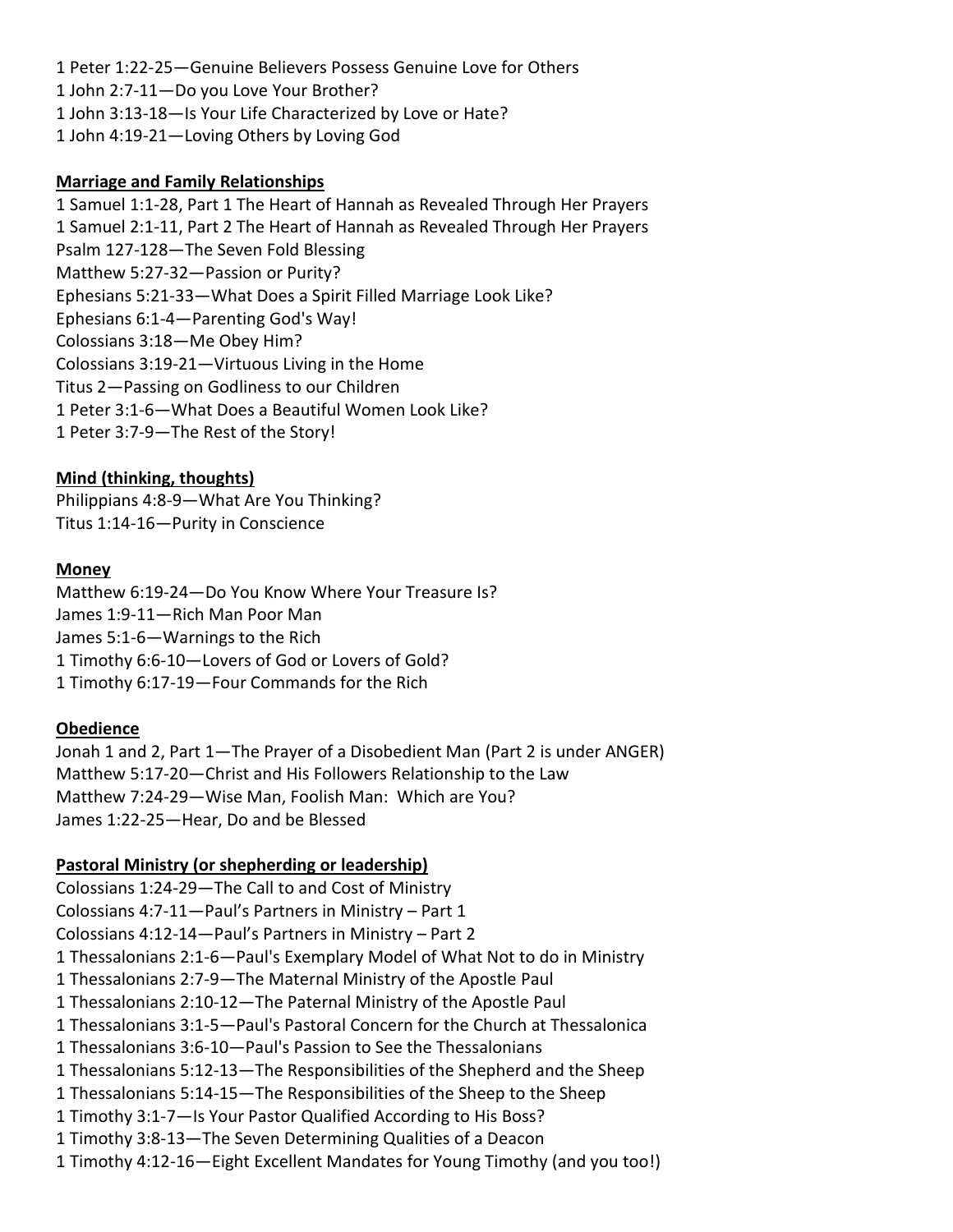1 Timothy 5:17-25—What to do About a Pastors Salary and a Pastors Sins?! Titus 1:5-9—Purity in the Leadership 1 Peter 5:1-4—What Does a Good Pastor Look Like?

## **Patience**

Matthew 5:21-26—The Dangerous Sin of Anger! James 5:7-11—The Patience of Job

## **Peace**

John 14:27-31—Five Peace Stealers 2 Peter 1:1-4--The Precious Person, Peace, Power and Promises of Christ

## **Perseverance**

1 John and Psalm 15—Persevering to the End

## **Persecution**

John 15:17-21—The World's Twofold Response to Christians: Hatred and Persecution John 16:1-4—Warning! Persecution is Coming!

## **Prayer**

Selected Passages—Fasting and Praying (Part 1) Selected Passages—The Proper Method of Fasting and Praying (Part 2) 1 Samuel 1:1-28, Part 1—The Heart of Hannah as Revealed Through Her Prayers 1 Samuel 2:1-11, Part 2—The Heart of Hannah as Revealed Through Her Prayers 1 Kings 4—How to Pray When Your Child is Sick 2 Kings 3 & 4—A Prayer for Wisdom 1 Chronicles 4:1-10—The Real Prayer of Jabez 2 Chronicles 6:12-42—Solomon's Prayer of Dedication for the Temple 2 Chronicles 20—A Prayer of Jehoshaphat—What to do When You Don't Know What to Do Nehemiah 1 and other selected passages—Numerous Principles from Nehemiah's Prayers Psalm 8—A Prayer of a Young Man Psalm 42-43—The Prayer of a Downcast Soul Psalm 51—Prayer for Mercy Psalm 55—Cast Down but not Forsaken Psalm 63—Thirsting for God in the Wilderness Psalm 84—Heavenly Delight Psalm 109—A Prayer of Vengeance Psalm 116—The Cure for a Cold Heart Psalm 118—The Prayer before the Cross Psalm 145—A Prayer of Praise for the Attributes of God Jonah 1 and 2—The Prayer of a Disobedient Man Jonah 3 and 4—The Prayer of an Angry Man Matthew 6:5-8—The Right and Wrong Way to Pray Matthew 6:9-15—The Proper Pattern for Praying Matthew 7:7-11—The Promise of Answered Prayer Luke 11:1-4—Lord Teach Us to Pray Luke 17:11-19—The Prayer of the Ten Lepers Luke 22:39-46—A Prayer of Agony John 14:13, 14—The Method, the Motive and the Miracle of Prayer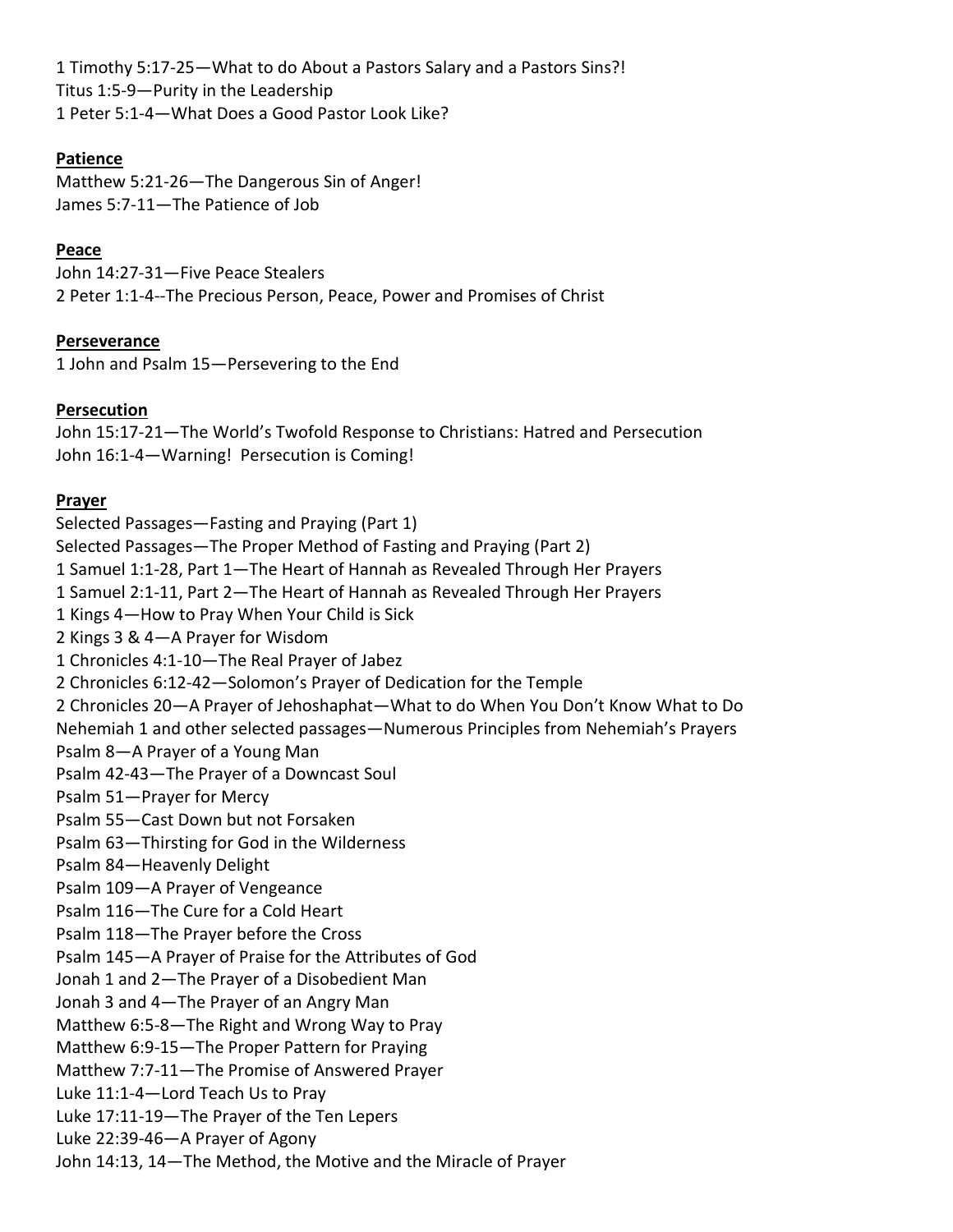John 17:1-5—Part 1 The High Priestly Prayer John 17:6-19—Christ Prays for the 11 John 17:20-26—Christ Prays for the Future Believers Acts 7:54-60—The Prayer of the First Martyr 2 Corinthians 12:7-10—The Righteous Attitude and Action to Unanswered Prayer Ephesians 1:15-23—Paul's Prayer for the Church at Ephesus Ephesians 3:12-21—Paul's Second Prayer for the Church at Ephesus Ephesians 6:18-24—A Final Prayer, A Faithful Friend and Farewell Words from the Apostle Paul Philippians 1:9-11—Four Amazingly Rich Prayer Requests! Colossians 1:9-11—Paul's Prayer for the Church at Colossae—Part 1 Colossians 1:12-14—Thanks for What? Paul's Prayer for the Church at Colossae—Part 2 1 Thessalonians 3:11-13—Paul's Three-fold Prayer for the Church at Thessalonica James 5:13-18—Becoming a Woman of Prayer

## **Pride**

Matthew 5:1-6—Part 1 The Beloved Blessed Beatitudes Matthew 6:1-4—The Contrasted Life of Holiness and Hypocrisy Matthew 6:5-8—The Right and Wrong Way to Pray 1 Peter 5:5-9—Four Reasons to Avoid Pride

## **Promises of God**

2 Peter 1:1-4—The Precious Person, Peace, Power and Promises of Christ

### **Purity (or sexual morality)**

Selected Passages—Putting off Life Dominating Sins 1 Thessalonians 4:1-8—Pleasing God by Remaining Sexually Pure

#### **Salvation**

Matthew 7:12, 14—Heaven is for Real and Hell is For Real! Matthew 7:21-23—Profession Minus Possession Equals Perdition John 15:1-6—The Vine and the Branches: Are you Producing Fruit? John 15:7-11—The Blessings of Abiding Ephesians 2:1-10—From Death to Life! Ephesians 2:11-18—From Hopeless to Hopeful! Ephesians 2:19-22—Citizens of the Household of God Ephesians 3:1-11—God's Purposes Accomplished by a Prisoner, a Table Waiter and a Chief Sinner! Philippians 2:12-13—To Work or Not to Work for Your Salvation? That's the Question! Colossians 1:20-23—From Rotten to Reconciled 1 Timothy 1:12-17—Amazing Grace that Saved a Wretch Like Paul Titus 1:1-4—Purity in Our Redemption James 1:16-18—The Greatest Gift of All James 5:19-20—A Call to Salvation 1 Peter 1:3-7—Four Fold Blessing or Our Redemption 1 Peter 1:8-12—The Importance of the Prophets 1 Peter 1:17-21—The Cost of Eternal Life 1 John 2:23-27—Confess, Continue, and Continually with the Son and the Father

The Liberating Gospel—A Call to Salvation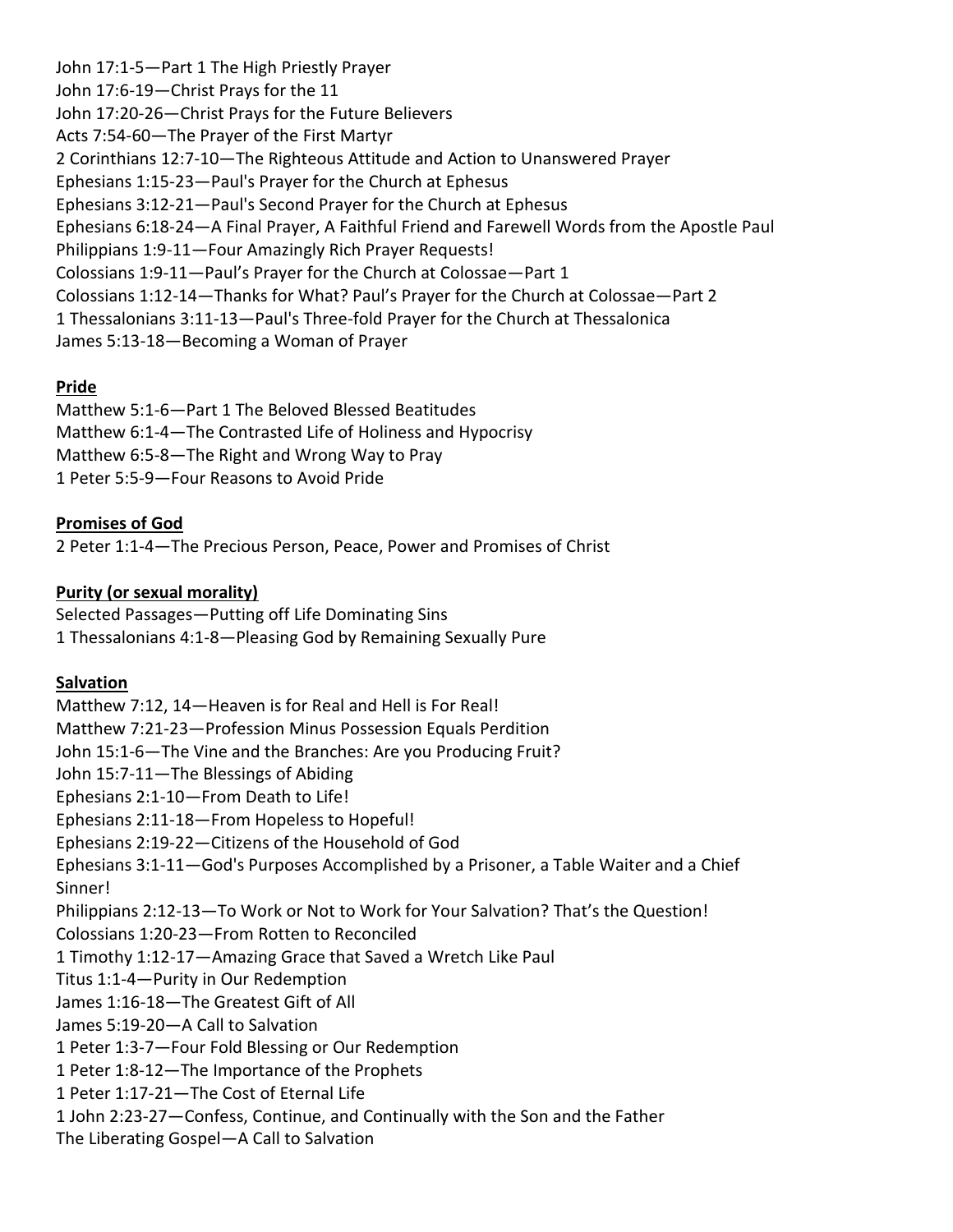## **Scripture Memory**

Selected Passages—A Call to Scripture Memory

#### **Serving**

John 13:6-17—Are you Washing the Saints' Feet

## **Sin**

Selected Passages—Putting Off Life Dominating Sins Psalm 103—The Blessings of Sins Forgiven! John 13:36-38—A Shocking Prediction Ephesians 4:17-24—Off With the Old man—On With the New Man Ephesians 4:25-29—The Need for God's Children to Put Off "Socially Accepted" Sins! Ephesians 5:1-7—Imitators of God or Partakers of Sin? Philippians 3:4-6—Warning: Put No Confidence in the Flesh! Colossians 1:20-23—From Rotten to Reconciled Colossians 3:5-7—Putting Sin to Death Part I Colossians 3:8-11—Putting Sin to Death, Part II 1 Peter 2:1-3—Get Rid of Sin and Grow 1 John 2:15-17—Three Deadly Sins 1 John 3:4-8—The Children of God Contrasted with the Children of Satan—Part 1 1 John 3:9-12—The Children of God Contrasted with the Children of Satan—Part 2 1 John 5:1-3—God's Commands—A Joy or a Burden? 1 John5:16-21—Final Wonders! Final Warnings!

## **Spiritual Discipline**

Selected Passages—Disciplining Yourself in the Word and Prayer

## **Spiritual Gifts**

1 Peter 4:9-11—Knowing and Using Your Spiritual Gifts for the Glory of God

## **Spiritual Warfare**

Ephesians 6:10-17—Preparing for Spiritual Battle 1 Timothy 1:18-20—Wage War or Suffer Shipwreck 1 Timothy 6:11,12—What to Flee From; What to Follow After; and What to Fight For! James 1:12-15—Temptations: Where Do They Come From?

## **Thanksgiving**

Psalm 100—Psalm of Thanksgiving Psalm 145—A Prayer of Praise for the Attributes of God Philippians 4:14-19—The Thankful Heart of the Apostle Paul Philippians 4:20-23—A Gracious Ending! 1 Thessalonians 1:2-4—Paul's Thankful Heart for the Church of Thessalonica

## **Tongue**

Matthew 5:21-26—The Dangerous Sin of Anger! Matthew 5:33-37—Truth or Consequences! Philippians 2:14-18—The Danger of Murmuring! Titus 3:8-11—Purity in Speech James 3:1-6—The Danger of the Tongue!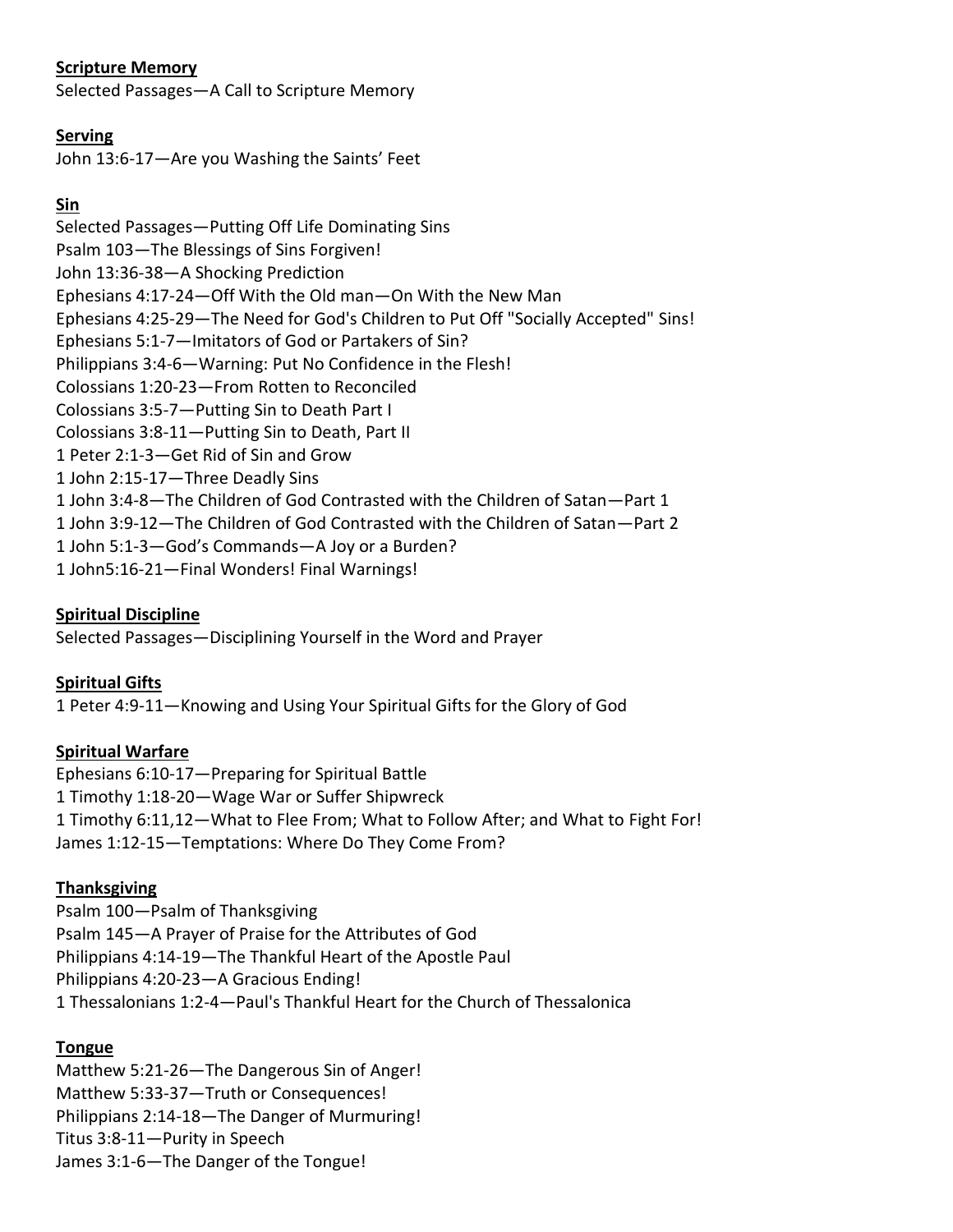James 3:7-12—Gaining Victory Over the Tongue! James 4:11-12—The Danger of Slander! James 5:12—Being a Woman of Your Word

## **Trials**

Psalm 42-43—The Prayer of a Downcast Soul Psalm 55— The Prayer of a Broken-Hearted Man 2 Chronicles 20—The Prayer of Jehoshaphat Luke 22:39-46—Prayer of Agony John 14:1-6—Five Cures for a Troubled Heart John 14:19-26—Christ's Words of Comfort to Those He's Leaving John 16:16-24—Sorrow Turned to Joy! John 16:25-33—Christ's Final Words to the Eleven Philippians 1:12-18—The Blessings of Paul's Imprisonment (Feeling Chained? Hardly!) Philippians 1:27-30—Standing, Striving and Suffering Philippians 3:7-11—Paul's Loss is Paul's Gain Philippians 3:12-14—Go On, Go On, Go On! James 1:1-4—Counting Our Trials with Joy James 1:5-8—Saying Yes to Wisdom--No to Wavering 1 Peter 2:18-25—Our Supreme Example in Suffering: Christ our Lord! 1 Peter 3:18-22—The Suffering and Long Suffering of Christ and God 1 Peter 4:12-14—What to do in the Furnace-Part 1 1 Peter 4:15-19—What to do in the Furnace-Part 2

## **Unity**

Philippians 2:1-4—An Exhortation to Meekness and Unity Philippians 4:1-3—Those Squabbling Women!

## **Wisdom**

Selected Passages—A Prayer for Wisdom James 1:5-8—Saying Yes to Wisdom James 3:13-18—Wisdom: From Above or From Below? James 4:13-17—To Plan or not to Plan

## **Woman**

Genesis—A Seduced Sister, Lessons from Eve 1 Peter 3:1-6—A Submissive Sister, Lessons from Sarah Philippians 4:1-3—Squabbling Sisters, Lessons from Euodia and Syntyche 2 Kings 4—A Steadfast Sister, Lessons from the Shunamite Woman Acts 9:36-43—A Serving Sister, Lesson from Tabitha (Called Dorcas)

## **Womanhood**

Genesis—Lessons from Eve Colossians 3:15-17—Five Commands for the New Woman! 1 Timothy 2:9-15—A Woman's Attire and Attitude in the House of God 1 Timothy 5:3-10—Destitute, Defended and Dead Widows! 1 Timothy 5:11-16—What's a Young Girl to Do? Get Married! Titus 2:3—Purity in Older Women Titus 2:3-5—Purity in Younger Women